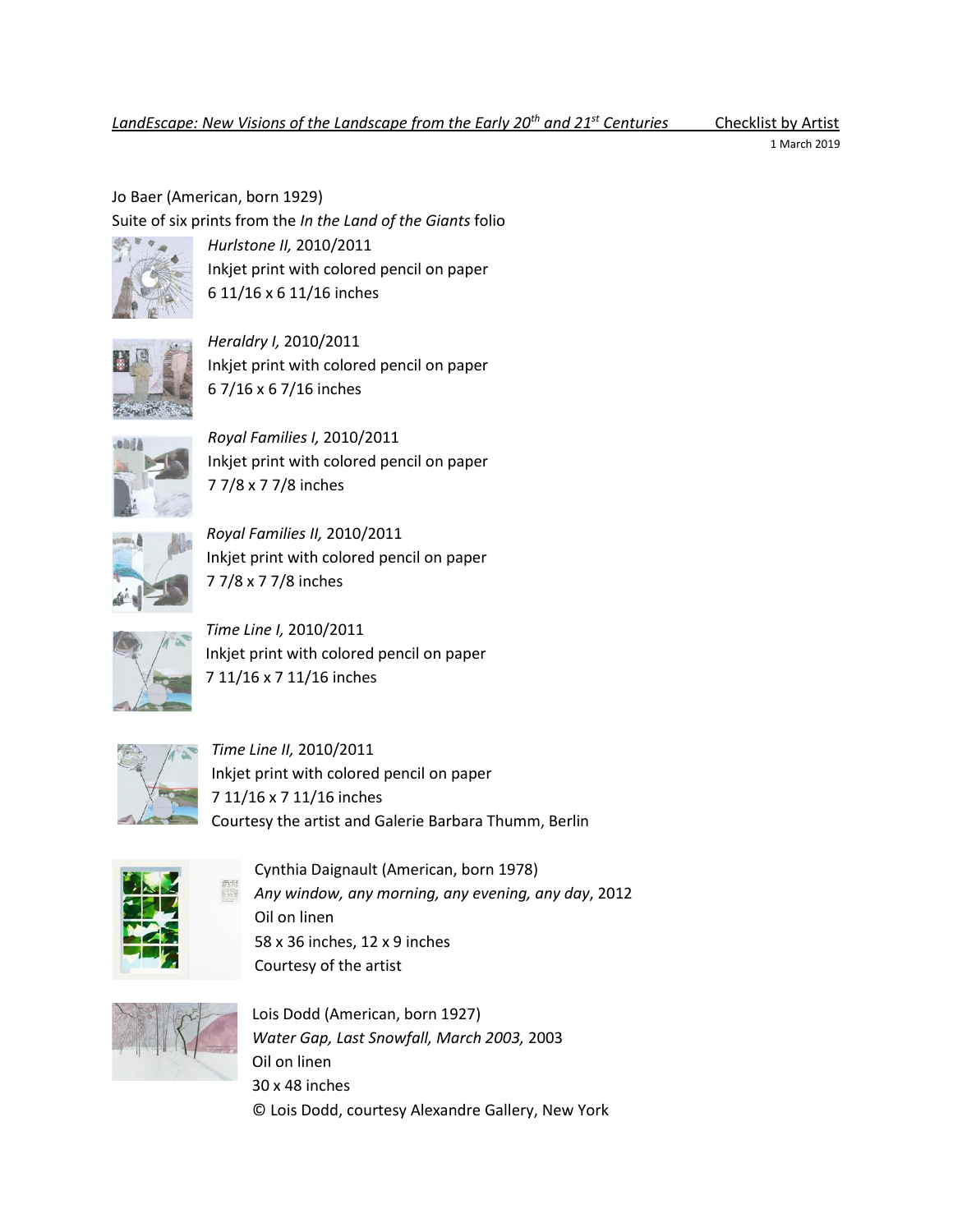

Lois Dodd (American, born 1927) *Gihon River Thaw, Johnson Vermont (Gihon at Vermont Studio Center,* 2005 Oil on linen 38 x 60 inches © Lois Dodd, courtesy Alexandre Gallery, New York



April Gornik (American, born 1953) *Sun and Storm*, 2006 Oil on linen 82 x 64 inches Courtesy Danese / Corey, New York © April Gornik



Marsden Hartley (American, 1877 – 1943) *Dogtown*, 1934 Oil on hardboard 16 x 27 7/8 inches The Collection of the Frederick R. Weisman Art Museum at the University of Minnesota, Minneapolis. Bequest of Hudson D. Walker from the Ione and Hudson D. Walker Collection, 1978.21.329



Marsden Hartley (American, 1877 – 1943) *Give Us This Day*, 1938 Oil on canvas 30 x 40 inches Art Bridges Photography Edward C. Robison III



David Hockney (English, born 1937) *Untitled No.16* from *The Yosemite Suite*, 2010 iPad drawing printed on paper 37 x 28 inches Edition of 25, No. 62623 Courtesy of Pace Gallery, New York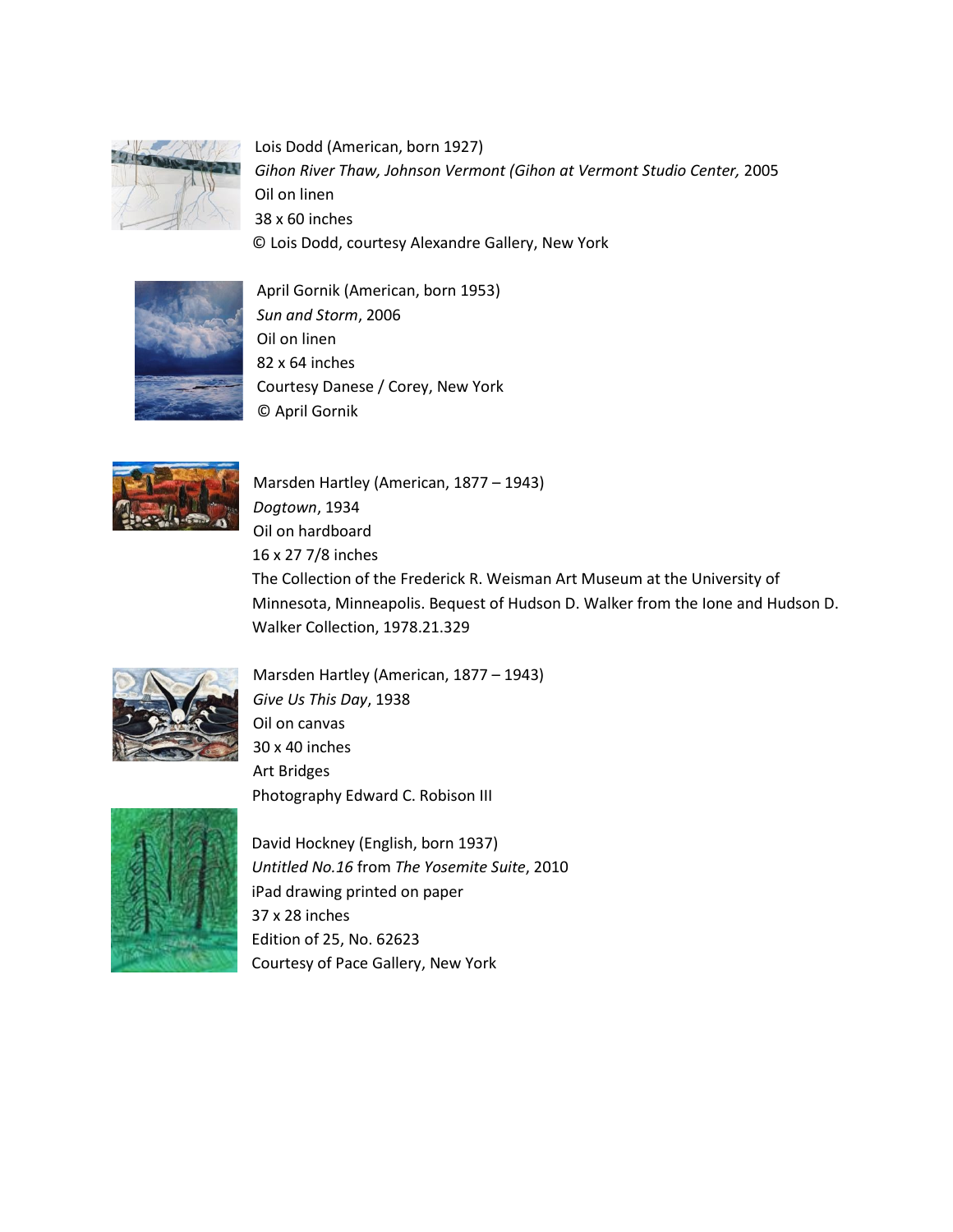

David Hockney (English, born 1937) *Untitled No.17* from *The Yosemite Suite*, 2010 iPad drawing printed on paper 37 x 28 inches Edition of 25, No. 62624 Courtesy of Pace Gallery, New York



David Hockney (English, born 1937) *Untitled No.18* from *The Yosemite Suite*, 2010 iPad drawing printed on paper 37 x 28 inches Edition of 25, No. 62625 Courtesy of Pace Gallery, New York



Shara Hughes (American, born 1981) *The Not Dark Dark Spots*, 2017 Oil and dye on canvas 68 x 60 inches Private Collection © Shara Hughes



Vera Iliatova (Russian, born 1975) *The Land of Plenty,* 2017 Oil on canvas 60 x 78 inches Courtesy of Monya Rowe Gallery, NY



Ryan Nord Kitchen (American, born 1988) *Cloud*, 2018 Oil on linen 24 x 21 inches Courtesy of the artist and Nicelle Beauchene, New York © Ryan Nord Kitchen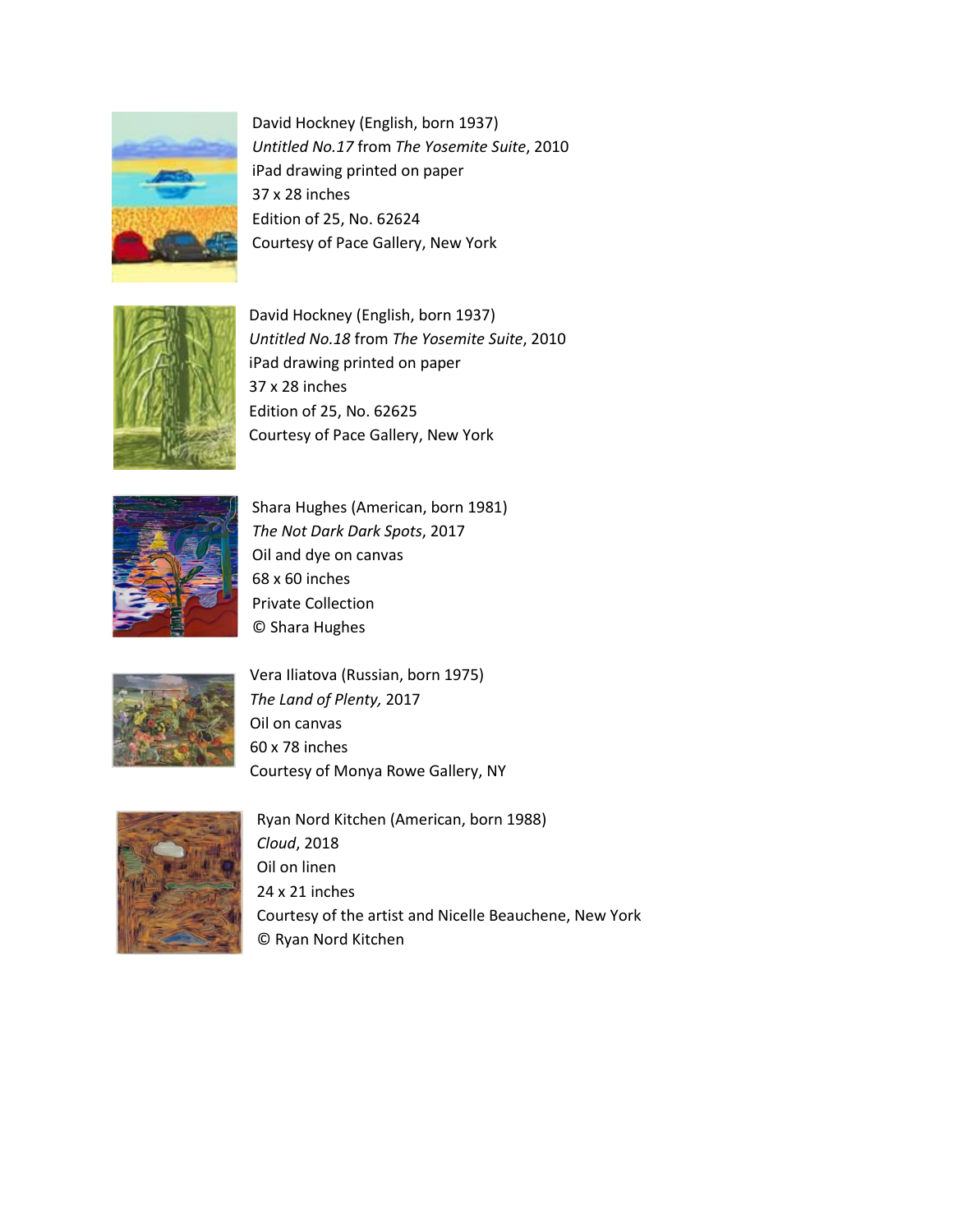

Ryan Nord Kitchen (American, born 1988) *Sky over Coast*, 2018 Oil on linen 24 x 21 inches Courtesy of the artist and Nicelle Beauchene, New York © Ryan Nord Kitchen

Jutta Koether (German, born 1958)



*Summer*, 2012 Oil on canvas 63 x 86 5/8 inches Private Collection Photo: Courtesy the artist and Bortolami, New York



John Marin (American, 1870 – 1953) *Sea and Figures Concept #1*, 1942 Oil on canvas 22 x 28 inches Colby College Museum of Art. Gift of John Marin, Jr. and Norma B. Marin, 1973.016 © 2018 Estate of John Marin / Artists Rights Society (ARS), New York



John Marin (American, 1870 – 1953) *Wave on Rock*, 1937 Oil on canvas 23 ¼ x 30 ¼ inches Whitney Museum of American Art, New York; Purchase, with funds from Charles Simon and the Painting and Sculpture Committee 81.18 © 2018 Estate of John Marin / Artists Rights Society (ARS), New York



John Marin (American, 1870 – 1953) *River Scene from Weehawken, New Jersey*, 1916 Oil on canvas 19 ¾ x 23 ¼ inches Karen and Kevin Kennedy Collection © 2018 Estate of John Marin / Artists Rights Society (ARS), New York Photo: Joshua Nefsky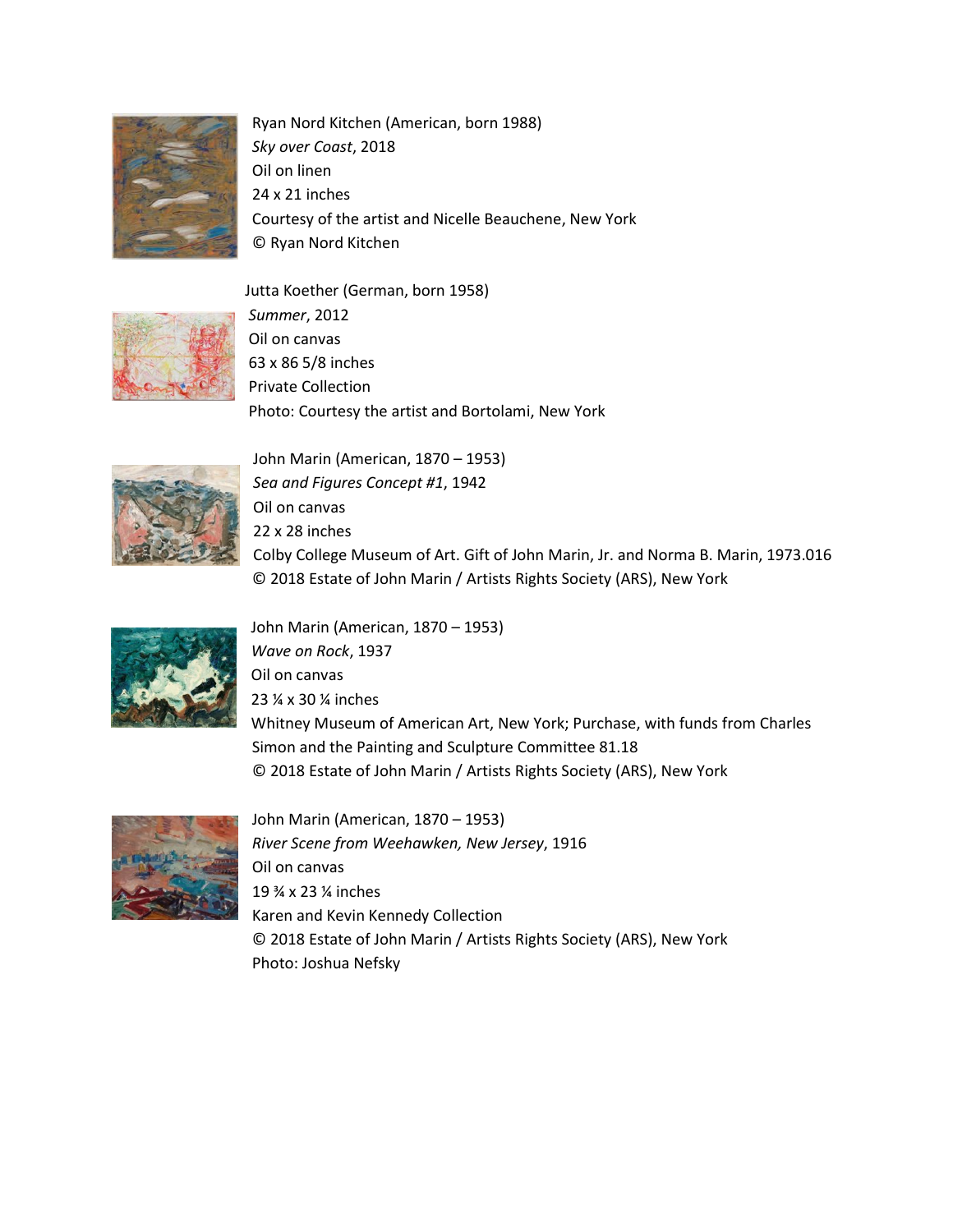

Alfred Henry Maurer (American, 1868 – 1932) *Landscape with Mountain,* ca. 1920 Oil on gessoed panel 21 1/8 x 18 inches Private collection courtesy of Menconi + Schoelkopf Photo: Joshua Nefsky



Alfred Henry Maurer (American, 1868 – 1932) *Landscape (Autumn)*, 1909 Oil on canvas 25 5/8 x 32 inches The Collection of the Frederick R. Weisman Art Museum at the University of Minnesota, Minneapolis. Gift of Ione and Hudson D. Walker, 1953.299



Richard Mayhew (American, born 1924) *Pescadero,* 2014 Oil on canvas 36 x 48 inches Courtesy of ACA Galleries, NY © Richard Mayew



Sarah McEneaney (American, born 1955 Munich, Germany) *Lake Spencer*, 2006 Egg tempera on wood 48 x 36 inches Courtesy Tibor de Nagy, New York © Sarah McEneaney



Judy Pfaff (American, born 1946) *De Las Flores*, 2010 Dyed and folded Japanese papers, print matter, artificial flowers, gourds, coffee filters 91 x 91 x 5 ¼ inches Courtesy of the artist © Judy Pfaff Studio

Helen Torr (American, 1886 – 1967) *Oyster Stakes*, 1929 Oil on paperboard 18 x 24 inches Heckscher Museum of Art, Huntington, NY. Gift of Mrs. Mary Rehm.